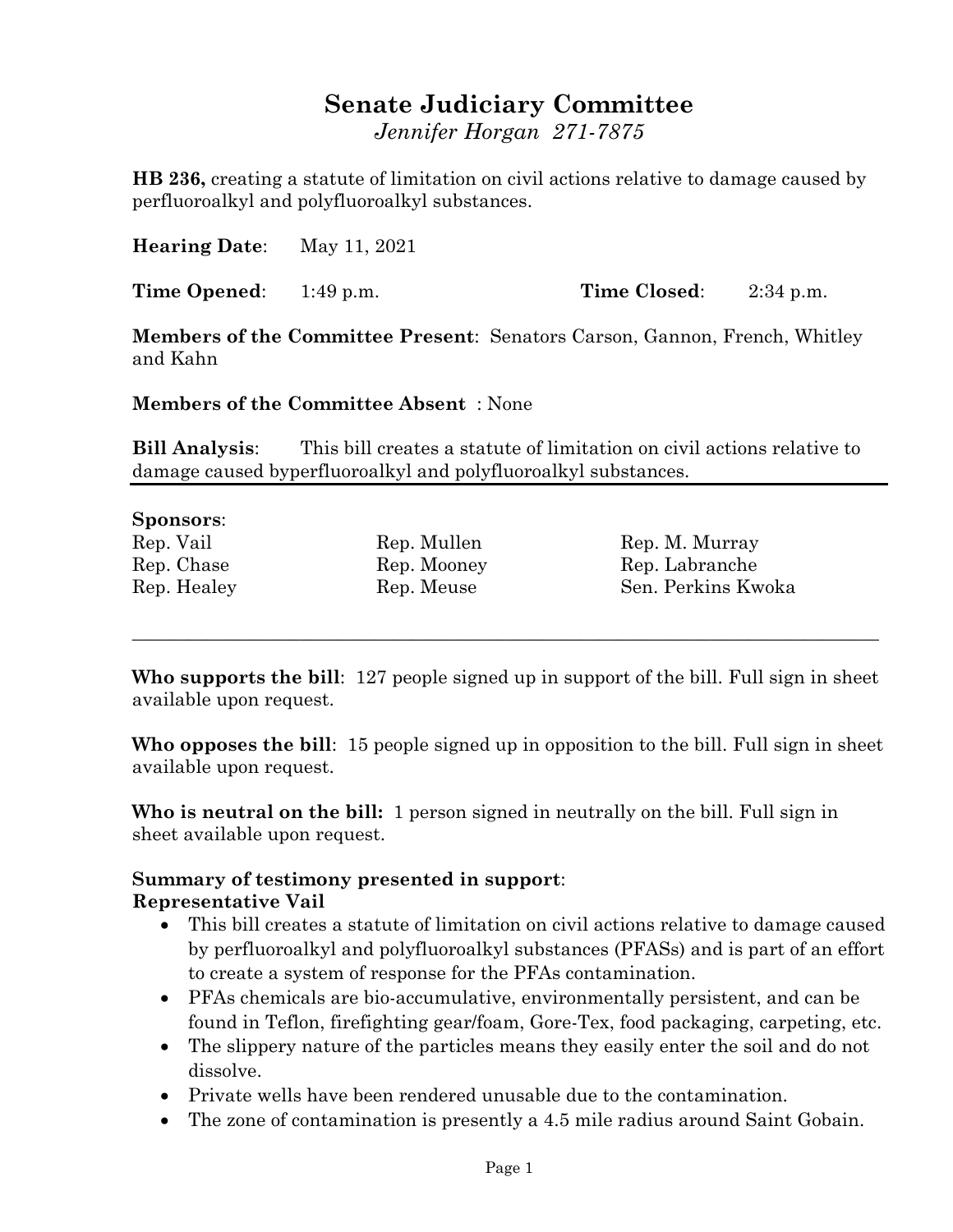- People living in that zone must implement high filtration systems or use other sources of water.
- Saint Gobain has been providing bottled water to many residents, but the recycling of the bottles falls to Merrimack.
- There are other sources of contamination in other areas in NH beside Saint Gobain.
- Contamination in Amherst was caused by a different manufacturer.
- The Coakley Landfill is a superfund project leaching chemicals.
- Evidence implicates that PFAs impacts fetal development, increases risks for the development of endocrine disorders, it is linked to cancer, kidney disease, high cholesterol, tumors, and concentrates in breast milk.
- Cities and towns are being stuck with the remediation.
- Colluders have not provided information to residents about the long term impact or a cleanup plan.
- The manufacturing of PFAs is continuing with no end in site.
- The statute of limitations needs to be expanded to give more time to calculate the scope of the harm, to address the impact on vulnerable groups, to identify victims, to get a scope of the problem across the state, to protect communities from bearing the cost, to delineate a true zone of contamination, and to provide vital education to citizens and medical providers.
- Particularly thinks of the firefighters in the state that are now faced with these diseases because of the firefighting gear they wore and the foam.
- This bill will expand the statute of limitations for people to prove injury to six years.
- Senator Kahn asked what the current statute of limitations is.
	- o Three years for personal injury.
- Senator Gannon asked how they arrived at six years.
	- o That was discussed among a number of individuals in Merrimack.

# **Representative Mooney**

- Merrimack is victim to possibly the worst case of environmental pollution in the state's history.
- The town has spent years trying to determine the effects of this.
- This bill is a much-needed measure to ensure a guideline for resident's reactions to the effects of PFAs.
- An extended statute of limitations is critical for those suffering injuries, who now find themselves balancing their health with the complications of legal recourse.
- Six years after the date of discovery is sufficient and the bill is written well to provide that direction.
- Senator Carson asked about the community meeting regarding the six years.
	- o Was not present at the meeting. Believes it was likely a citizens group that meets with Saint Gobain or it was a meeting of Merrimack Citizens for Clean Water.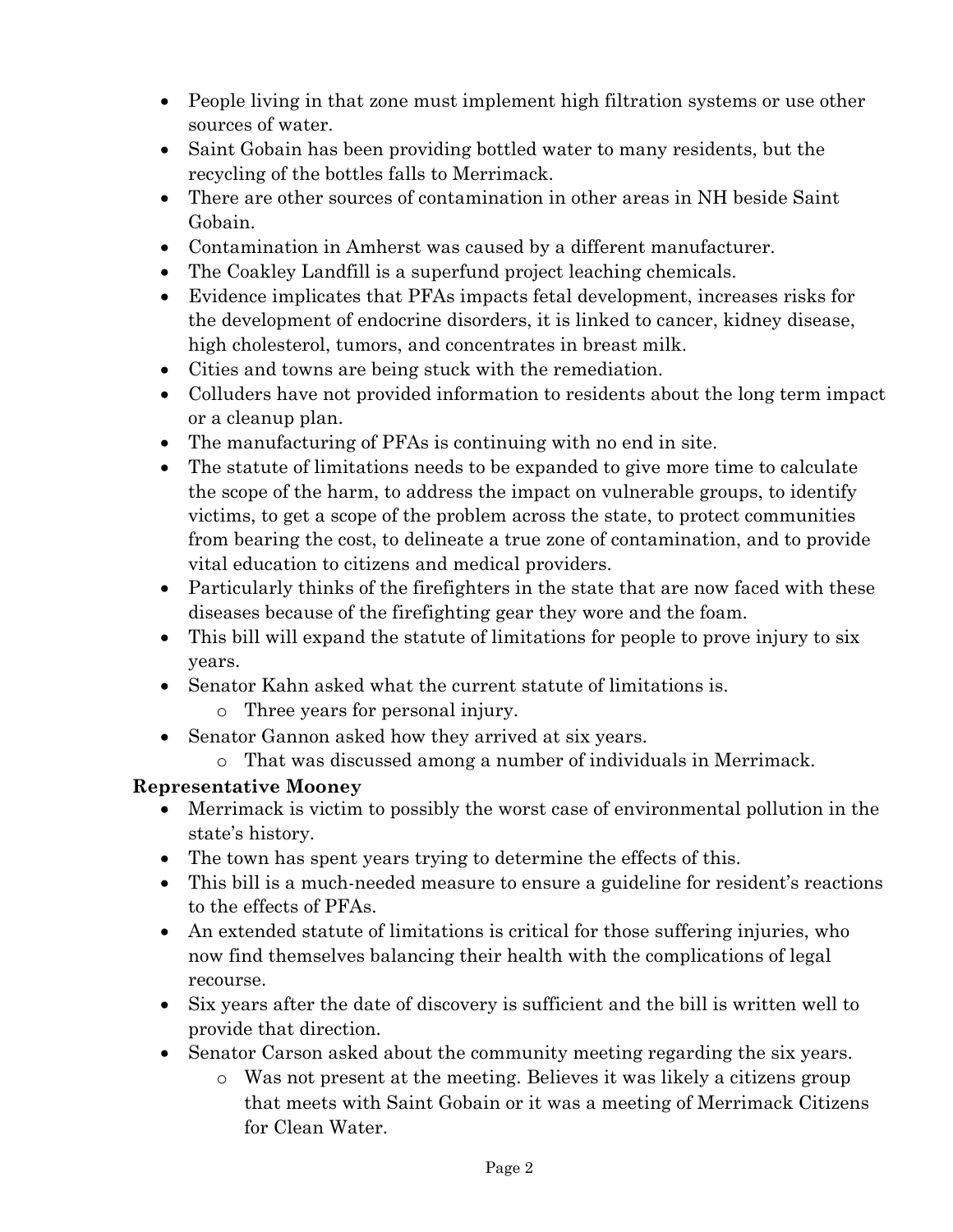## **Representative Healey**

- As time has gone by research has shown that PFAs is causing more and more harm.
- People need additional time to identify the physical damage to their bodies and seek protections under the law.
- Senator Kahn asked how the six years was determined.
	- o These issues have existed since 2016. There are people today who are just discovering this issue in their town. Did not participate in that meeting.
- Senator Kahn asked why any limitation is there.
	- o Agrees. Firefighters can go up to potentially 70 years. Is not averse to making this as long as possible.

**Don Provencher** (Merrimack Village Water District)

- Three years is not enough to understand the full impact of these chemicals.
- Would be in favor of keeping the statute of limitations as long as possible.
- Does not believe the description of when that statute of limitations starts matches with what people have been advised by their legal counsel.
- The cost for PFAs treatment has gone up significantly.
- Senator Kahn asked when the hearings were held for the potential for contamination in the town.
	- o There have been hearings since it was discovered in spring of 2016.
- Senator Kahn asked if the reach of the contamination has been mapped out.
	- o That is continuing to unfold. Is aware that a ground water management zone has been established in Merrimack; is not sure if that is going to change in the future. Since 2016 the drinking water standards for PFAs levels have consistently gone down. That indicates that as more information comes out it is clear it is more detrimental than originally thought.
- Senator Kahn asked if the reach of the contaminated ground water expanded since the original mapping.
	- o Believes when it first came out the radius applied around the identified polluter for maybe a half mile. That subsequently grew. In March 2018 DES completed the management zone and since then additional wells have been found to have groundwater above the maximum contaminate levels. There was a consent decree that may have limited that zone, but as more wells outside that boundary are identified that shows there is additional contamination beyond that boundary.
- Senator Kahn asked what a reasonable statute of limitations would be.
	- o Longer than three years. It took decades to understand the impact of tobacco and it will take time to identify how significant the harm of PFAs. In some instances, knowing about contamination can start the clock. In another three years, if that is not enough time, it could be extended again. In support of anything over three years. Would not be opposed to 10 years or longer.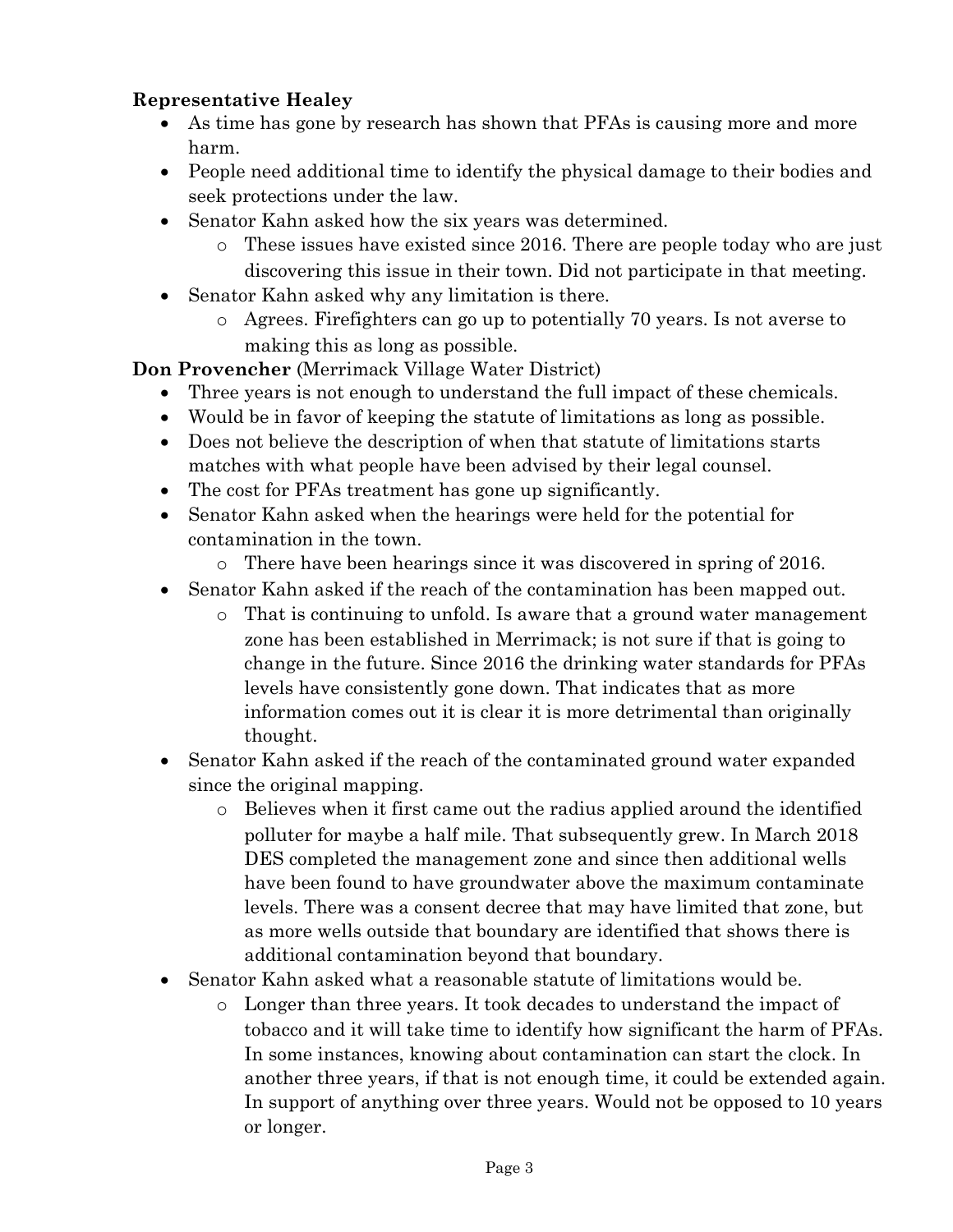- Senator Gannon asked about the clock beginning earlier.
	- o This is interpreted based on the way a judge sees it to some extent. Concerned that that interpretation, although it may not be consistent, there is always that risk there. Has been told that what could be construed as the starting of the statute of limitations is earlier than what others might agree with.

## **Councilor Healey** (Merrimack)

- These are called forever chemicals because they persist for years in the environment and in the body.
- In the body it has a cumulative effect, and it can take years before it starts to show the negative effects.
- In these cases, people have to be able to rule out other causes for their illnesses in order to qualify.
- The ideal would be to not have a statute of limitations but believes there was a concern that that would not be approved.

### **Summary of testimony presented in opposition**:

**David Creer** (BIA)

- This bill is not necessary.
- The standard statute of limitations is three years, but it does not begin to toll until an individual has an injury and they link it to the cause of the injury.
- Three years is common with medical malpractice. If an individual undergoes surgery and 15-20 years later discovers that the doctor left his watch in the abdomen, the person has three years from that point to file a lawsuit.
- Senator French asked if this bill would create any problems.
	- o Statute of limitations exist because it is deemed to be good public policy to not hang the threat of lawsuits over peoples' heads indefinitely. They also help to ensure expedient, appropriate, and quality justice occurs. As time goes on evidence is lost and memories fade. A statute of limitations encourages people to get a remedy as soon as possible.
- Senator French asked if PFAs cases are different than most instances where statute of limitations apply.
	- o PFAs is an emotional issue. The issue with it being a latent injury, is really no different than medical malpractice. There is no benefit to expanding this to six years. It does signal to everyone in the State that we are trying to make it as hard as possible for businesses to do their business here.

# **Neutral Information Presented:**

**Allen Brooks** (Attorney General's Office)

 Concerned that as written the bill may inadvertently create a limitation on state actions where there is currently none.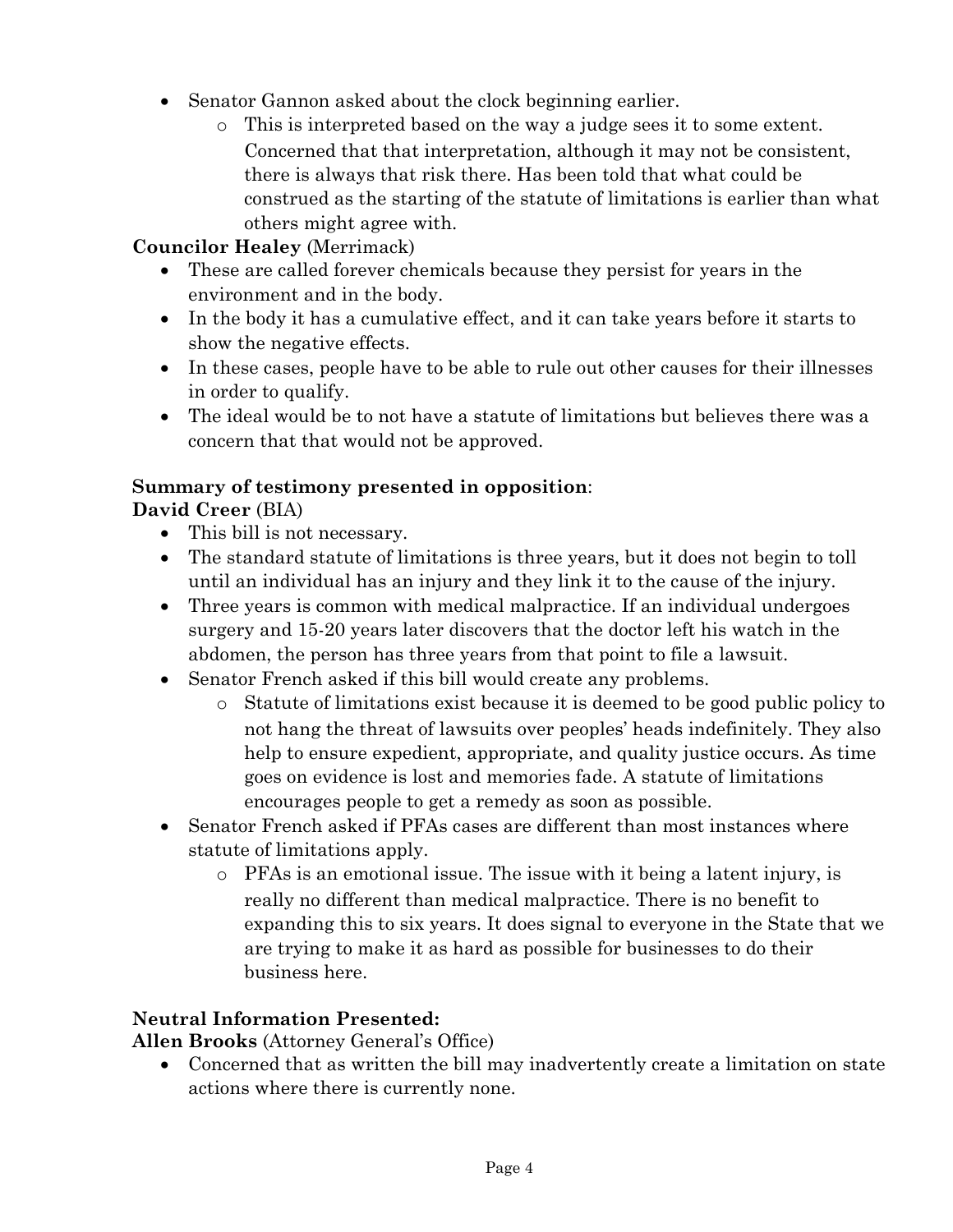- Currently, state plaintiffs are covered by a specific statute of limitations under RSA 508:4-h.
- RSA 508:4-h addresses putting limitations on the state but also ensuring the state's ability to move forward on cases.
- This bill addresses civil actions for PFAs, but is concerned that the term civil action is broad enough that a defendant could argue that that includes civil actions by the state.
- Recommends amending the bill, not to change its intent, but to make sure the state is not precluded from taking action.
- Discussed with the sponsors changing it from 'civil' to 'personal' action to match the existing statute of limitations, but they were not comfortable with that.
- Recommends adding a sentence at the end bill that says, 'Nothing in this section shall be construed as limiting any action brought by the State.'
- Senator French asked if there is currently a statute of limitations for PFAs exposure of three years.
	- o Believes they are referring to RSA 508:4. It would depend on the specific action, but that three years is generally for personal actions.
- Senator French asked if it would be possible to remove all statutes of limitations in relation to PFAs exposure.
	- o That is a policy decision for the Legislature to make. These limitations are created by statute and they can be taken away by statute.
- Senator Kahn asked for clarification on the distinction being drawn between civil and personal action.
	- o The state litigated before the enactment of RSA 508:4-h, in a case called Lake Winnipesauke Resort. In that case the defendant thought the state had taken too long to bring the case and the statute of limitations applied. This went to the Supreme Court, and the court ruled that 'personal action' does not look like the action the state is bringing because it is bringing a penalty action by statute. Personal action does not cover state actions. The intent of the drafters of the bill was to not have this apply to any action the state might bring.
- Senator Kahn asked if this exemption needs to extend to RSA 508 as well.
	- o Does not believe so. RSA 508 as written already tries to address these issues where it says, 'shall not apply to any situation where remediation has not yet occurred'. So as long as the contamination is still in the ground we can fix it.
- Senator Kahn asked what the statute of limitations is on the legal or insurance claims for firefighters.
	- o Does not know that and would be hesitant to make a statement on that.
	- $\circ$  Mr. Lehmann stated that the statute of limitations for firefighters applies in the form of workers compensation, and they can file until they are 65 years old. Believes Commerce currently has a bill that extends it to 70 years old.